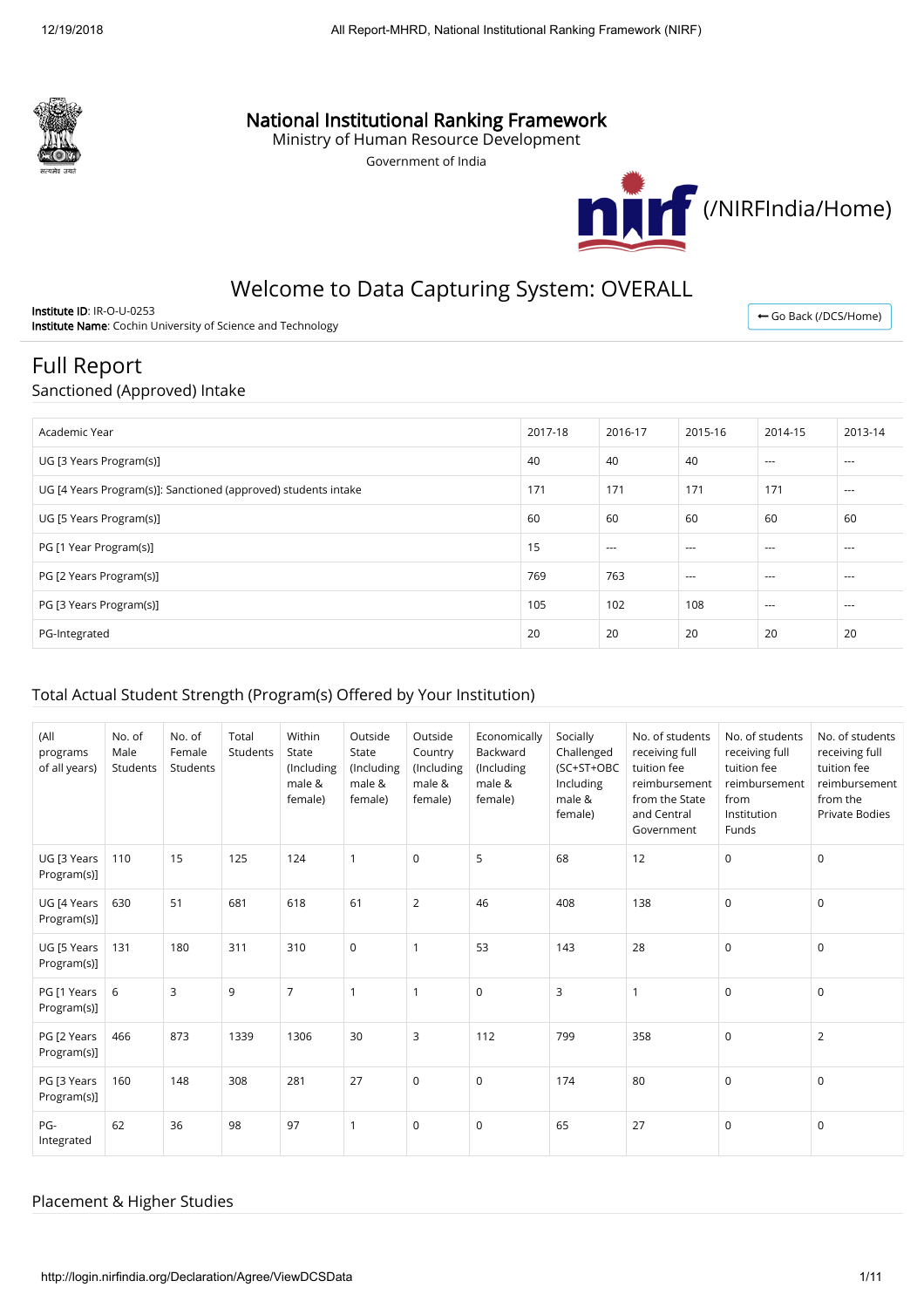|                  |                                                     | UG [3 Years Program(s)]: Placement & higher studies for previous 3 years |                  |                                                      |                                                          |                  |                                          |                                       |                                                      |                                                                   |                      |
|------------------|-----------------------------------------------------|--------------------------------------------------------------------------|------------------|------------------------------------------------------|----------------------------------------------------------|------------------|------------------------------------------|---------------------------------------|------------------------------------------------------|-------------------------------------------------------------------|----------------------|
| Academic<br>Year | No. of first year<br>students intake in<br>the year | No. of first year<br>students admitted in<br>the year                    | Academic<br>Year | No. of students<br>Lateral entry                     | admitted through                                         | Academic<br>Year | graduating in<br>time                    | No. of students<br>minimum stipulated | No. of<br>students<br>placed                         | Median salary of<br>placed<br>graduates (Amount<br>in Rs.)        | Nc<br>sel<br>Hiş     |
| $(2013-14)$      | 48                                                  | 48                                                                       | $(2014-15)$      | $\mathbf 0$                                          |                                                          | $(2015-16)$      | 38                                       |                                       | $\mathsf 0$                                          | 0 (Zero)                                                          | 0                    |
| $(2014-15)$      | 40                                                  | 40                                                                       | $(2015-16)$      | $\mathbf 0$                                          |                                                          | $(2016-17)$      | 31                                       |                                       | 0                                                    | 0 (Zero)                                                          | 0                    |
| $(2015-16)$      | 40                                                  | 40                                                                       | $(2016-17)$      | $\mathbf 0$                                          |                                                          | $(2017-18)$      | 30                                       |                                       | 0                                                    | $0$ (Zero)                                                        | $\overline{2}$       |
|                  |                                                     | UG [4 Years Program(s)]: Placement & higher studies for previous 3 years |                  |                                                      |                                                          |                  |                                          |                                       |                                                      |                                                                   |                      |
|                  |                                                     |                                                                          |                  |                                                      |                                                          |                  |                                          |                                       |                                                      |                                                                   |                      |
| Academic<br>Year | No. of first year<br>students intake in<br>the year | No. of first year<br>students admitted in<br>the year                    | Academic<br>Year | No. of students<br>Lateral entry                     | admitted through                                         | Academic<br>Year | graduating in<br>time                    | No. of students<br>minimum stipulated | No. of<br>students<br>placed                         | Median salary of<br>placed graduates<br>(Amount in Rs.)           | Nc<br>sel<br>Hiş     |
| $(2012-13)$      | 131                                                 | 118                                                                      | $(2013-14)$      | 5                                                    |                                                          | $(2015-16)$      | 91                                       |                                       | 37                                                   | 450000 (Four lakhs<br>fifty thousand)                             | 8                    |
| $(2013-14)$      | 171                                                 | 171                                                                      | $(2014-15)$      | 5                                                    |                                                          | $(2016-17)$      | 96                                       |                                       | 34                                                   | 480000 (Four lakhs<br>eighty thousand)                            | 12                   |
| $(2014-15)$      | 171                                                 | 167                                                                      | $(2015-16)$      | 8                                                    |                                                          | $(2017-18)$      | 125                                      |                                       | 66                                                   | 350000 (Three lakhs<br>fifty thousand)                            | 24                   |
|                  |                                                     | UG [5 Years Program(s)]: Placement & higher studies for previous 3 years |                  |                                                      |                                                          |                  |                                          |                                       |                                                      |                                                                   |                      |
| Academic<br>Year | No. of first year<br>students intake in<br>the year | No. of first year<br>students admitted<br>in the year                    | Academic<br>Year | No. of students<br>admitted through<br>Lateral entry |                                                          | Academic<br>Year | No. of students<br>graduating in<br>time | minimum stipulated                    | No. of<br>students<br>placed                         | Median salary of placed<br>graduates per annum<br>(Amount in Rs.) | ${\sf N}$<br>Sť<br>H |
| 2011-12          | 36                                                  | 36                                                                       | 2012-13          | $\mathbf 0$                                          |                                                          | 2015-16          | 32                                       |                                       | $\mathbf 0$                                          | 0 (Zero)                                                          | 4                    |
| 2012-13          | 47                                                  | 47                                                                       | 2013-14          | $\mathbf 0$                                          |                                                          | 2016-17          | 37                                       |                                       | $\mathbf 0$                                          | 0 (Zero)                                                          | 1(                   |
| 2013-14          | 60                                                  | 72                                                                       | 2014-15          | $\mathbf 0$                                          |                                                          | 2017-18          | 57                                       |                                       | $\mathbf 0$                                          | 0 (Zero)                                                          | 1(                   |
|                  |                                                     | PG [1 year Program]: Placement & higher studies for previous 3 years     |                  |                                                      |                                                          |                  |                                          |                                       |                                                      |                                                                   |                      |
|                  |                                                     |                                                                          |                  |                                                      |                                                          |                  |                                          |                                       |                                                      |                                                                   |                      |
| Academic<br>Year | No. of first year<br>students intake in the         | No. of first year students<br>admitted in the year                       |                  | Academic<br>Year                                     | No. of students graduating in<br>minimum stipulated time |                  | No. of<br>students                       |                                       | Median salary of placed<br>graduates (Amount in Rs.) | No. of stu<br>for Highe                                           |                      |

| Academic<br>Year | NO. OF first year<br>students intake in the<br>year | No. of first year students<br>admitted in the year | Academic<br>Year | No. of students graduating in<br>minimum stipulated time | NO. OT<br>students<br>placed | Median salary of placed<br>graduates (Amount in Rs.) | NO. OT STL<br>for Highe |
|------------------|-----------------------------------------------------|----------------------------------------------------|------------------|----------------------------------------------------------|------------------------------|------------------------------------------------------|-------------------------|
| $(2015-16)$ 0    |                                                     |                                                    | $(2015-16)$      | 0                                                        |                              | 0 (Zero)                                             |                         |
| $(2016-17)$ 15   |                                                     | 15                                                 | $(2016-17)$      | 15                                                       |                              | 0 (Zero)                                             |                         |
| $(2017-18)$ 15   |                                                     |                                                    | $(2017-18)$      | -6                                                       |                              | 0 (Zero)                                             |                         |
|                  |                                                     |                                                    |                  |                                                          |                              |                                                      |                         |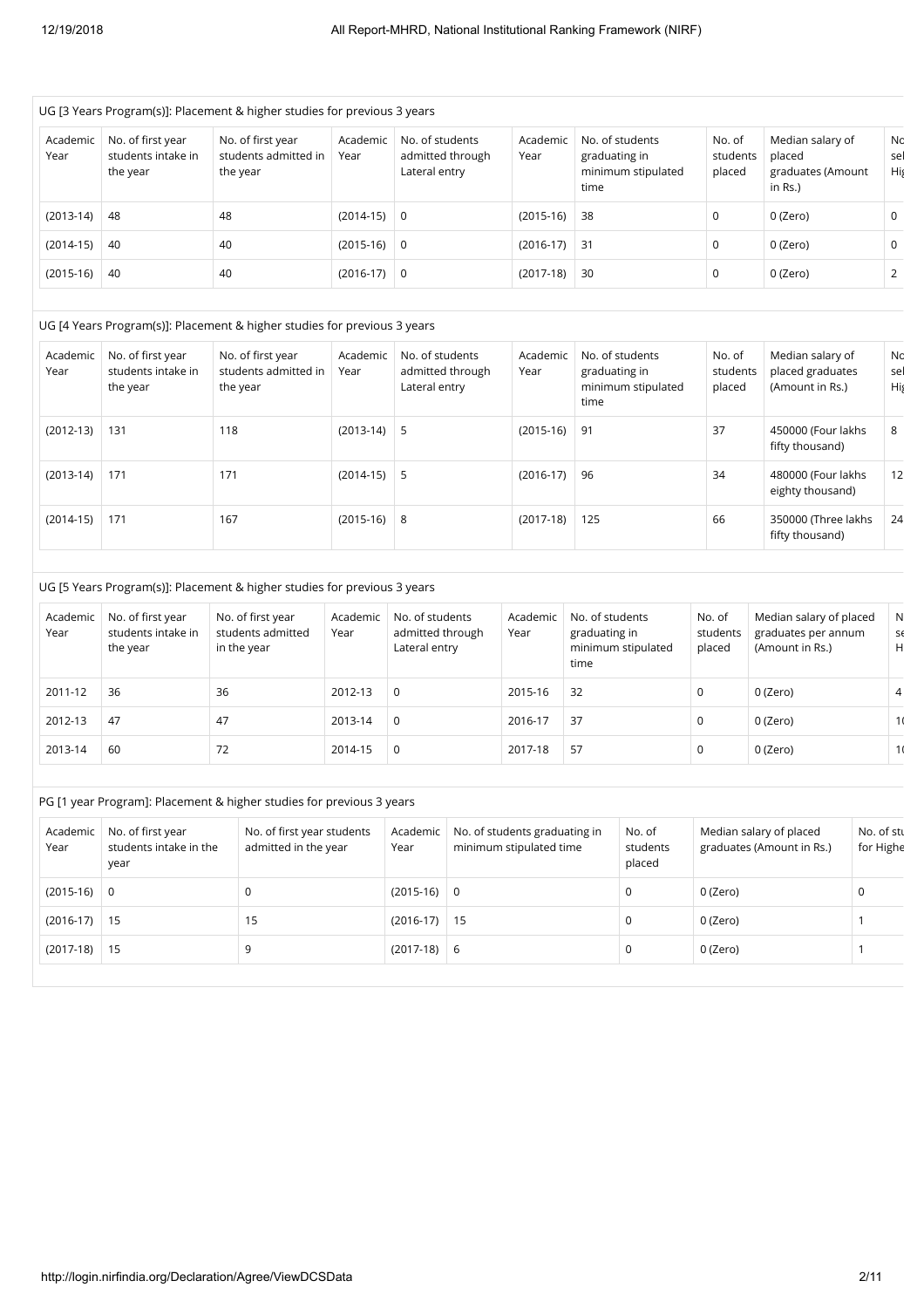|                  | PG [2 Years Program(s)]: Placement & higher studies for previous 3 years |                                                    |                  |                                                          |                              |                                                      |                         |  |  |  |
|------------------|--------------------------------------------------------------------------|----------------------------------------------------|------------------|----------------------------------------------------------|------------------------------|------------------------------------------------------|-------------------------|--|--|--|
| Academic<br>Year | No. of first year<br>students intake in the<br>year                      | No. of first year students<br>admitted in the year | Academic<br>Year | No. of students graduating in<br>minimum stipulated time | No. of<br>students<br>placed | Median salary of placed<br>graduates (Amount in Rs.) | No. of stu<br>for Highe |  |  |  |
| $(2014-15)$      | 705                                                                      | 623                                                | $(2015-16)$      | 522                                                      | 116                          | 290000 (Two lakhs ninety<br>thousand only)           | 52                      |  |  |  |
| $(2015-16)$      | 697                                                                      | 594                                                | $(2016-17)$      | 486                                                      | 83                           | 450000 (Four lakhs fifty<br>thousand)                | 76                      |  |  |  |
| $(2016-17)$      | 763                                                                      | 638                                                | $(2017-18)$      | 615                                                      | 157                          | 360000 (Three lakhs sixty<br>thousand)               | 69                      |  |  |  |

#### PG [3 Years Program(s)]: Placement & higher studies for previous 3 years

| Academic<br>Year | No. of first year<br>students intake in<br>the year | No. of first year<br>students admitted in<br>the year | Academic<br>Year | No. of students<br>admitted through<br>Lateral entry | Academic<br>Year | No. of students<br>graduating in<br>minimum stipulated<br>time | No. of<br>students<br>placed | Median salary of<br>placed graduates<br>(Amount in Rs.) | Nc<br>sel<br>Hiş |
|------------------|-----------------------------------------------------|-------------------------------------------------------|------------------|------------------------------------------------------|------------------|----------------------------------------------------------------|------------------------------|---------------------------------------------------------|------------------|
| $(2013-14)$      | 105                                                 | 79                                                    | $(2014-15)$      | $\overline{0}$                                       | $(2015-16)$      | 53                                                             | 17                           | 350000 (Three lakhs<br>fifty thousand)                  | 5                |
| $(2014-15)$      | -90                                                 | 82                                                    | $(2015-16)$ 0    |                                                      | $(2016-17)$      | 44                                                             | 34                           | 400000 (Four lakhs)                                     | 6                |
| $(2015-16)$      | 108                                                 | 98                                                    | $(2016-17)$ 0    |                                                      | $(2017-18)$      | 78                                                             | 20                           | 320000 (Three lakhs<br>twenty thousand)                 | 12               |

|                  |                                                     | PG-Integrated [5 Years Program(s)]: Placement & higher studies for previous 3 years |                  |                                                          |                              |                                                      |                         |
|------------------|-----------------------------------------------------|-------------------------------------------------------------------------------------|------------------|----------------------------------------------------------|------------------------------|------------------------------------------------------|-------------------------|
| Academic<br>Year | No. of first year<br>students intake in the<br>year | No. of first year students<br>admitted in the year                                  | Academic<br>Year | No. of students graduating in<br>minimum stipulated time | No. of<br>students<br>placed | Median salary of placed<br>graduates (Amount in Rs.) | No. of stu<br>for Highe |
| $(2011-12)$ 20   |                                                     | 19                                                                                  | $(2015-16)$      | $\vert$ 13                                               | 0                            | 0 (Zero)                                             |                         |
| $(2012-13)$      | -20                                                 | 20                                                                                  | $(2016-17)$      | 14                                                       | 0                            | 0 (Zero)                                             |                         |
| $(2013-14)$      | 20                                                  | 20                                                                                  | $(2017-18)$      | 18                                                       |                              | 500000 (Five lakhs)                                  | 8                       |

#### Ph.D Student Details

| Ph.D (Student pursuing doctoral program till 2017-18; Students admitted in the academic year 2018-19 should not be entered here.) |         |                       |         |         |  |  |
|-----------------------------------------------------------------------------------------------------------------------------------|---------|-----------------------|---------|---------|--|--|
|                                                                                                                                   |         | <b>Total Students</b> |         |         |  |  |
| Full Time                                                                                                                         |         | 596                   |         |         |  |  |
| Part Time                                                                                                                         | 411     |                       |         |         |  |  |
|                                                                                                                                   |         |                       |         |         |  |  |
| No. of Ph.D students graduated (including Integrated Ph.D)                                                                        |         |                       |         |         |  |  |
|                                                                                                                                   | 2017-18 |                       | 2016-17 | 2015-16 |  |  |
| Full Time                                                                                                                         | 64      |                       | 51      | 51      |  |  |
| Part Time                                                                                                                         | 83      |                       | 48      | 41      |  |  |
|                                                                                                                                   |         |                       |         |         |  |  |

Financial Resources: Utilised Amount for the Capital & Operational expenditure for previous 3 years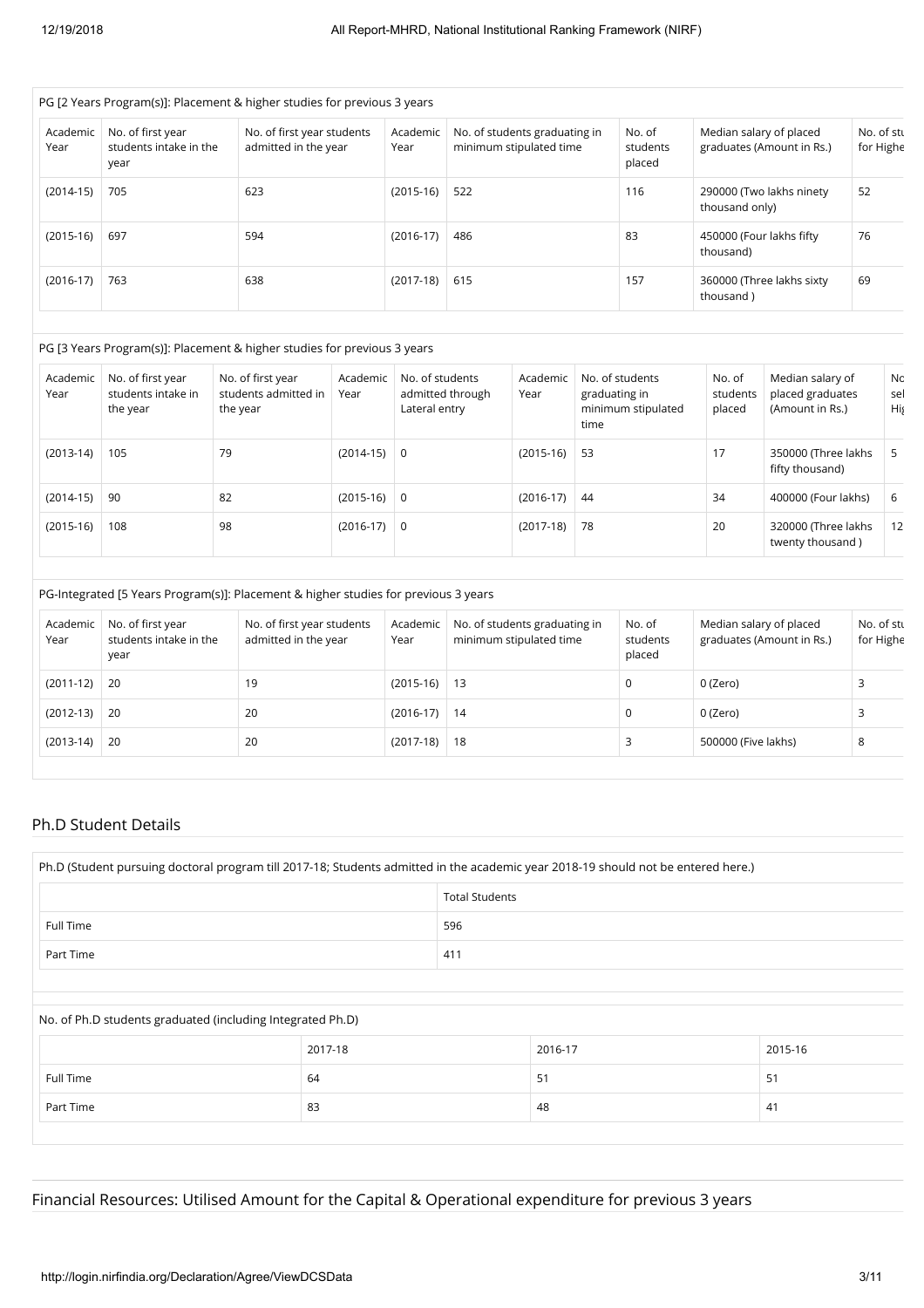| <b>Financial Year</b>                                                                                                                            | 2017-18                                                                                                            | 2016-17                                                                                                             | 2015                                                           |
|--------------------------------------------------------------------------------------------------------------------------------------------------|--------------------------------------------------------------------------------------------------------------------|---------------------------------------------------------------------------------------------------------------------|----------------------------------------------------------------|
|                                                                                                                                                  | <b>Utilised Amount</b>                                                                                             | <b>Utilised Amount</b>                                                                                              | Utilised /                                                     |
| Annual Capital Expenditure on Academic Activities and Resources (excluding expenditure on buildings)                                             |                                                                                                                    |                                                                                                                     |                                                                |
| Library                                                                                                                                          | 46453374 (Four Crore Sixty Four La<br>khs Fifty Three Thousand Three Hu<br>ndred and Seventy Four Rupees O<br>nly) | 25668712 (Two Crore Fifty Six Lakh<br>s Sixty Eigth Thousand Seven Hund<br>red and Twelve Rupees Only)              | 21197692 (Two crc<br>Ninety Seven Thou<br>d and Ninety Two     |
| New Equipment for Laboratories                                                                                                                   | 116277566 (Eleven Crore Sixty Two<br>Lakhs Seventy Seven Thousand Fiv<br>e hundred and Sixty Six Rupees On<br>ly)  | 67381172 (Six Crore Seventy Three<br>Lakhs Eighthy One Thousand One<br>Hundred and Seventy Two Rupees<br>Only)      | 100049270 (One C<br>Thousand Two Hu<br>ty Rupees Only)         |
| <b>Engineering Workshops</b>                                                                                                                     | 0 (Zero)                                                                                                           | 0 (Zero)                                                                                                            | 0 (Zero)                                                       |
| Other expenditure on creation of Capital Assets (excluding expenditure<br>on Land and Building)                                                  | 14403965 (One Crore Fourty Four I<br>akh Three Thousand Nine Hundred<br>and Sixty Five Rupees Only)                | 32952079 (Three Crore Twenty Nin<br>e Lakh Fifty Two Thousand Seventy<br>Nine Rupees Only)                          | 10059933 (One Cri<br>ousand Nine Hunc<br>hree Rupees Only)     |
| Annual Operational Expenditure                                                                                                                   |                                                                                                                    |                                                                                                                     |                                                                |
| Salaries (Teaching and Non Teaching staff)                                                                                                       | 440880118 (Fourty Four Crore Eigh<br>ty Eight Thousand One Hundred an<br>d Eighteen Rupees Only)                   | 429671919 (Fourty Two Crore Nine<br>ty Six Lakhs Seventy One Thousand<br>Nine Hundred and Nineteen Rupee<br>s Only) | 346780271 (Thrirt)<br>xty Seven Lakh Eig<br>wo Seventy One Ri  |
| Maintenance of Academic Infrastructure or consumables, other running<br>expenditures etc. (excluding maintenance of hostels and allied services) | 110973141 (Eleven Crore Nine Lak<br>h Seventy Three Thousand One Hu<br>ndred and Fourty One Rupees Onl<br>y)       | 113338668 (Eleven Crore Thirty Thr<br>ee Lakh Thirty Eight Thousand Six<br>Hundred and Sixty Eight Rupees O<br>nly) | 100485965 (One C<br>ighty Five Thousan<br>and Sixty Five Rup   |
| Seminars/Conferences/Workshops                                                                                                                   | 15617166 (One Crore Fifty Six Lakh<br>Seventeen Thousand One Hundred<br>and Sixty Six Rupees Only)                 | 8912380 (Eight Crore Nine Lakh Tw<br>elve Thousand Three Hundred and<br>Eighty Rupees Only)                         | 8288289 (Eight Crc<br>hty Eight Thousand<br>nd Eighty Nine Rup |
|                                                                                                                                                  |                                                                                                                    |                                                                                                                     |                                                                |

#### IPR

| Calendar year            | 2017 | 2016 | 2015 |
|--------------------------|------|------|------|
| No. of Patents Published |      |      |      |
| No. of Patents Granted   |      |      |      |

# Sponsored Research Details

| Financial Year                                     | 2017-18                                                                         | 2016-17                                                                            | 2015-16                                               |
|----------------------------------------------------|---------------------------------------------------------------------------------|------------------------------------------------------------------------------------|-------------------------------------------------------|
| Total no. of Sponsored<br>Projects                 | 121                                                                             | 122                                                                                | 94                                                    |
| Total no. of Funding<br>Agencies                   | 24                                                                              | 19                                                                                 | 18                                                    |
| <b>Total Amount Received</b><br>(Amount in Rupees) | 195106185                                                                       | 232602796                                                                          | 20123290                                              |
| Amount Received in Words                           | Nineteen Crore Fifty One Lakhs Six Thousand One<br>Hundred and Eighty Five only | Twenty Three Crores Twenty Six Lakhs Two Thousand<br>Seven Hundred Ninety Six Only | Two Crores One Lakh Twenty<br>Two Hundred Ninety Only |

# Consultancy Project Details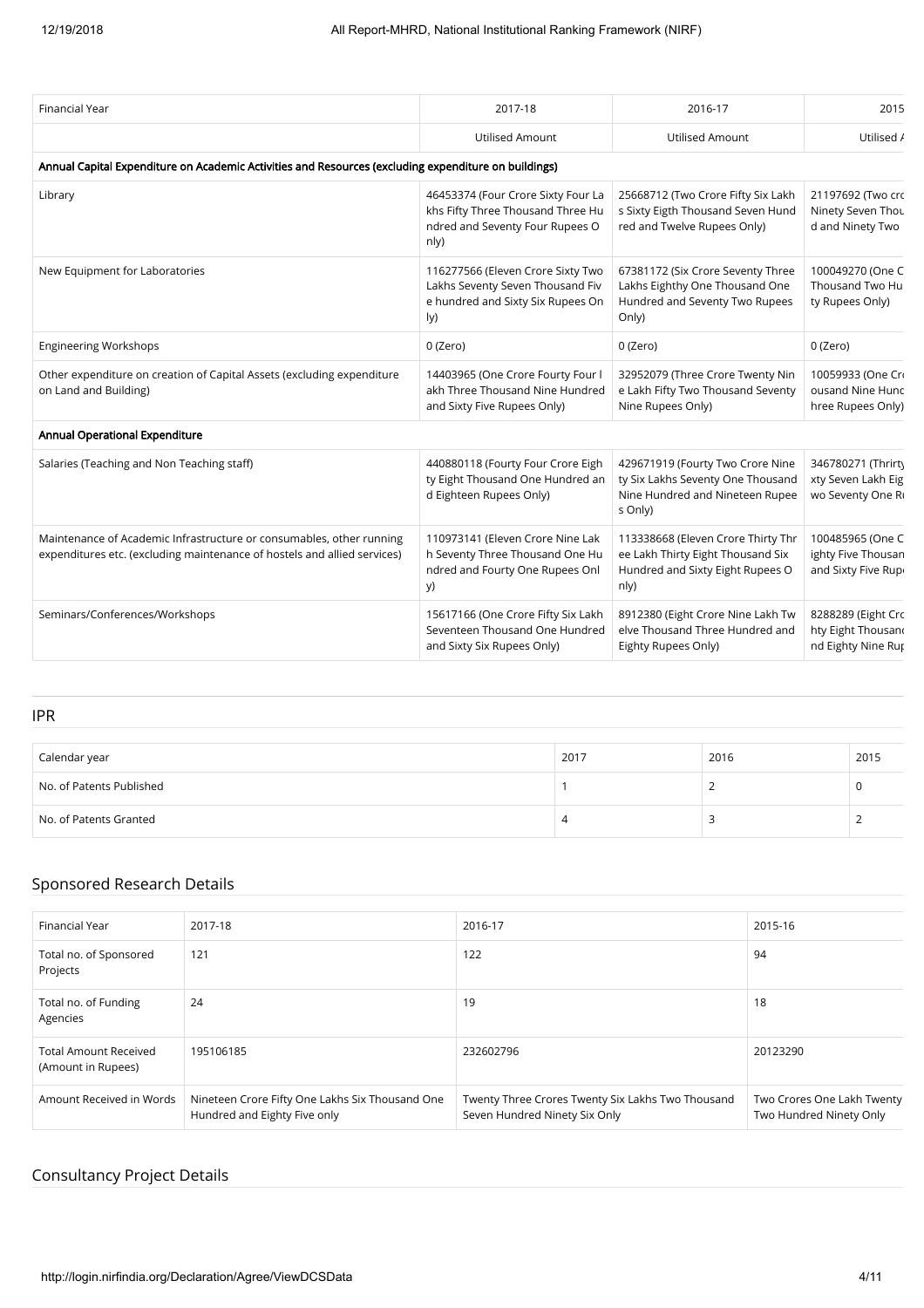| <b>Financial Year</b>                              | 2017-18                                                                             | 2016-17                                                               | 2015-16                |
|----------------------------------------------------|-------------------------------------------------------------------------------------|-----------------------------------------------------------------------|------------------------|
| Total no. of Consultancy Projects                  | 348                                                                                 | 293                                                                   | 38                     |
| Total no. of Client Organizations                  | 345                                                                                 | 286                                                                   | 30                     |
| <b>Total Amount Received (Amount</b><br>in Rupees) | 19554775                                                                            | 8407175                                                               | 1048000                |
| Amount Received in Words                           | One Crore Ninety Five Lakhs Fifty Four Thousand Seven Hundre<br>d Seventy Five Only | Eighty Four Lakhs Seven Thousand One Hundred and<br>Seventy Five Only | One Lakh F<br>and Only |

#### Executive Development Programs (Minimum one year duration)

| Financial Year                              | 2017-18                                                 | 2016-17                                                  |
|---------------------------------------------|---------------------------------------------------------|----------------------------------------------------------|
| Total no. of Executive Development Programs |                                                         |                                                          |
| Total no. of Participants                   | 65                                                      | 17                                                       |
| Total Annual Earnings (Amount in Rupees)    | 1023750                                                 | 538228                                                   |
| <b>Total Annual Earnings in Words</b>       | Ten Lakh Twenty Three Thousand Seven Hundred Fifty Only | Five Lakh Thirty Eight Thousand Two hundred Twenty Eight |

## PCS Facilities: Facilities of physically challenged students

| 1. Do your institution buildings have Lifts/Ramps?                                                                                                        | Yes, more than 809<br>buildings |
|-----------------------------------------------------------------------------------------------------------------------------------------------------------|---------------------------------|
| 2. Do your institution have provision for walking aids, includingwheelchairs and transportation from one building to another for handicapped<br>students? | Yes                             |
| 3. Do your institution buildings have specially designed toilets for handicapped students?                                                                | Yes, more than 809<br>buildings |

#### Faculty Details

1. How many faculty members of your institution have received highly reputed national/international awards/recognition from Central government agencies in the previou year (2017-18)?

| Srno         | Name                   | Age | Designation            | Gender | Qualification | Experience (In<br>Months) | Is Associated<br>Last Year | Currently working with<br>institution? | Joining<br>Date     | Leavir<br>Date |
|--------------|------------------------|-----|------------------------|--------|---------------|---------------------------|----------------------------|----------------------------------------|---------------------|----------------|
| $\mathbf{1}$ | Induraj V R            | 38  | Assistant<br>Professor | Male   | <b>LLM</b>    | 50                        | Yes                        | Yes                                    | $27-08-$<br>2014    | $\cdots$       |
| 2            | Preetha S              | 37  | Assistant<br>Professor | Female | Ph.D          | 50                        | Yes                        | Yes                                    | 28-08-<br>2014      | $---$          |
| 3            | G Santhosh Kumar       | 46  | Assistant<br>Professor | Male   | Ph.D          | 204                       | Yes                        | Yes                                    | 19-03-<br>2001      | $-$            |
| 4            | Rajeev kumar           | 62  | Professor              | Male   | Ph.D          | 348                       | Yes                        | Yes                                    | $21 - 04 -$<br>1999 | $---$          |
| 5            | Sunil K Narayanankutty | 55  | Professor              | Male   | Ph.D          | 336                       | Yes                        | Yes                                    | $02 - 07 -$<br>1990 | $---$          |
| 6            | Sheenu Thomas          | 49  | Professor              | Female | Ph.D          | 204                       | Yes                        | Yes                                    | $26 - 03 -$<br>2001 | $---$          |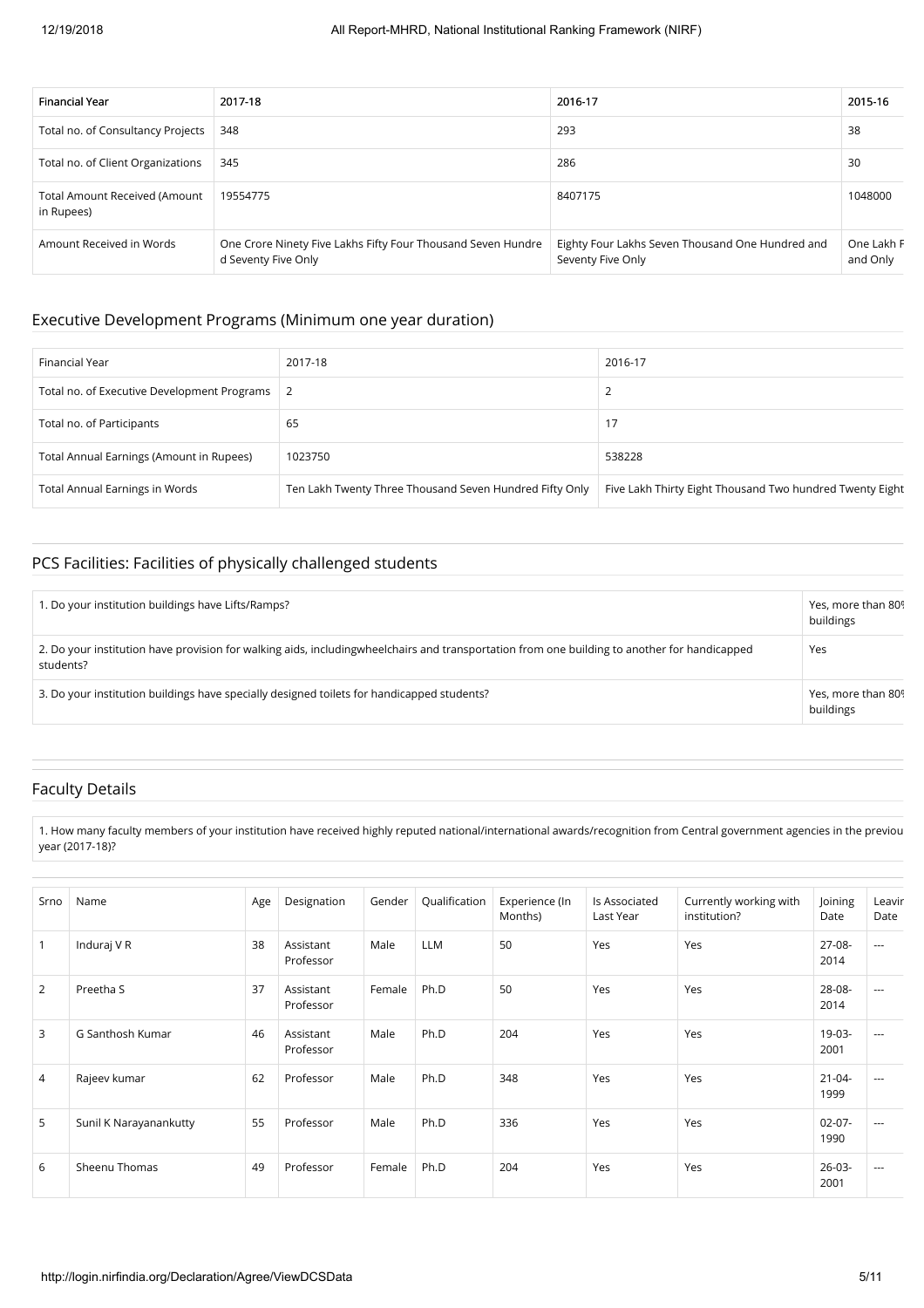| $\overline{7}$ | Krishnapillai Girish Kumar          | 56 | Professor              | Male   | Ph.D  | 348 | Yes | Yes | $11 - 04 -$<br>1999 | ---                      |
|----------------|-------------------------------------|----|------------------------|--------|-------|-----|-----|-----|---------------------|--------------------------|
| 8              | Nambisan Padma                      | 54 | Professor              | Female | Ph.D  | 286 | Yes | No  | $04 - 10 -$<br>1992 | 30-04<br>2018            |
| 9              | Balakrishna N                       | 55 | Professor              | Male   | Ph.D  | 324 | Yes | Yes | 18-04-<br>1992      | ---                      |
| 10             | Sukumarannair Muraleedharan<br>Nair | 58 | Associate<br>Professor | Male   | Ph.D  | 303 | Yes | Yes | 18-04-<br>1992      | ---                      |
| 11             | Mini Sekharan                       | 45 | Assistant<br>Professor | Female | Ph.D  | 146 | Yes | Yes | 29-08-<br>2006      | $\overline{\phantom{a}}$ |
| 12             | Ravisankar M                        | 60 | Associate<br>Professor | Male   | Ph.D  | 301 | Yes | No  | $13-04-$<br>1992    | $30-04$<br>2018          |
| 13             | Anand M                             | 48 | Assistant<br>Professor | Male   | Ph.D  | 179 | Yes | Yes | $11 - 05 -$<br>2003 | ---                      |
| 14             | SHIBU A V                           | 48 | Assistant<br>Professor | Male   | Ph.D  | 36  | Yes | Yes | 07-08-<br>2015      | ---                      |
| 15             | Rajitha Kumar S                     | 54 | Professor              | Male   | Ph.D  | 240 | Yes | Yes | $12 - 04 -$<br>2006 | $\overline{\phantom{a}}$ |
| 16             | Sabu M K                            | 51 | Associate<br>Professor | Male   | Ph.D  | 96  | Yes | Yes | $23 - 12 -$<br>2016 | ---                      |
| 17             | Priya Rose T                        | 33 | Assistant<br>Professor | Female | Ph.D  | 60  | Yes | Yes | $02-03-$<br>2016    | ---                      |
| 18             | Binu Mole K                         | 44 | Assistant<br>Professor | Female | Ph.D  | 50  | Yes | Yes | 30-08-<br>2014      | ---                      |
| 19             | A S Jereesh                         | 33 | Assistant<br>Professor | Male   | Ph.D  | 49  | Yes | Yes | $01 - 10 -$<br>2015 | ---                      |
| 20             | Madhusoodanan K N                   | 57 | Associate<br>Professor | Male   | Ph.D  | 288 | Yes | Yes | $01 - 07 -$<br>1995 | ---                      |
| 21             | Sailaja G S                         | 43 | Associate<br>Professor | Female | Ph.D  | 52  | Yes | Yes | $31 - 07 -$<br>2015 | ---                      |
| 22             | Kailasnath Madanan                  | 45 | Professor              | Male   | Ph.D  | 204 | Yes | Yes | $26-03-$<br>2001    | ---                      |
| 23             | RAJESH P NAIR                       | 37 | Assistant<br>Professor | Male   | Ph.D  | 37  | Yes | Yes | $27-07-$<br>2015    | ---                      |
| 24             | Ajith Vengalloor                    | 43 | Assistant<br>Professor | Male   | Ph.D  | 39  | Yes | Yes | 06-08-<br>2015      | ---                      |
| 25             | Asha Gopalakrishnan                 | 51 | Professor              | Female | Ph.D  | 276 | Yes | Yes | 04-06-<br>2001      | ---                      |
| 26             | <b>Titus K Mathew</b>               | 54 | Professor              | Male   | Ph.D  | 264 | Yes | Yes | $09-01-$<br>2007    | ---                      |
| 27             | Harikrishnan Mahadevan              | 51 | Associate<br>Professor | Male   | Ph.D  | 286 | Yes | Yes | 26-09-<br>2007      | ---                      |
| 28             | N R Nisha                           | 45 | Assistant<br>Professor | Female | Ph.D  | 44  | Yes | Yes | $27-02-$<br>2015    | ---                      |
| 29             | Brinda Bala Sreenivasan             | 46 | Assistant<br>Professor | Female | $M.A$ | 223 | Yes | Yes | 07-03-<br>2000      | ---                      |
| 30             | SABU S                              | 37 | Assistant<br>Professor | Male   | Ph.D  | 37  | Yes | Yes | 09-07-<br>2015      | $\overline{\phantom{a}}$ |
| 31             | Molly P Koshy                       | 60 | Professor              | Female | Ph.D  | 336 | Yes | No  | $26 - 02 -$<br>1990 | $30-04$<br>2018          |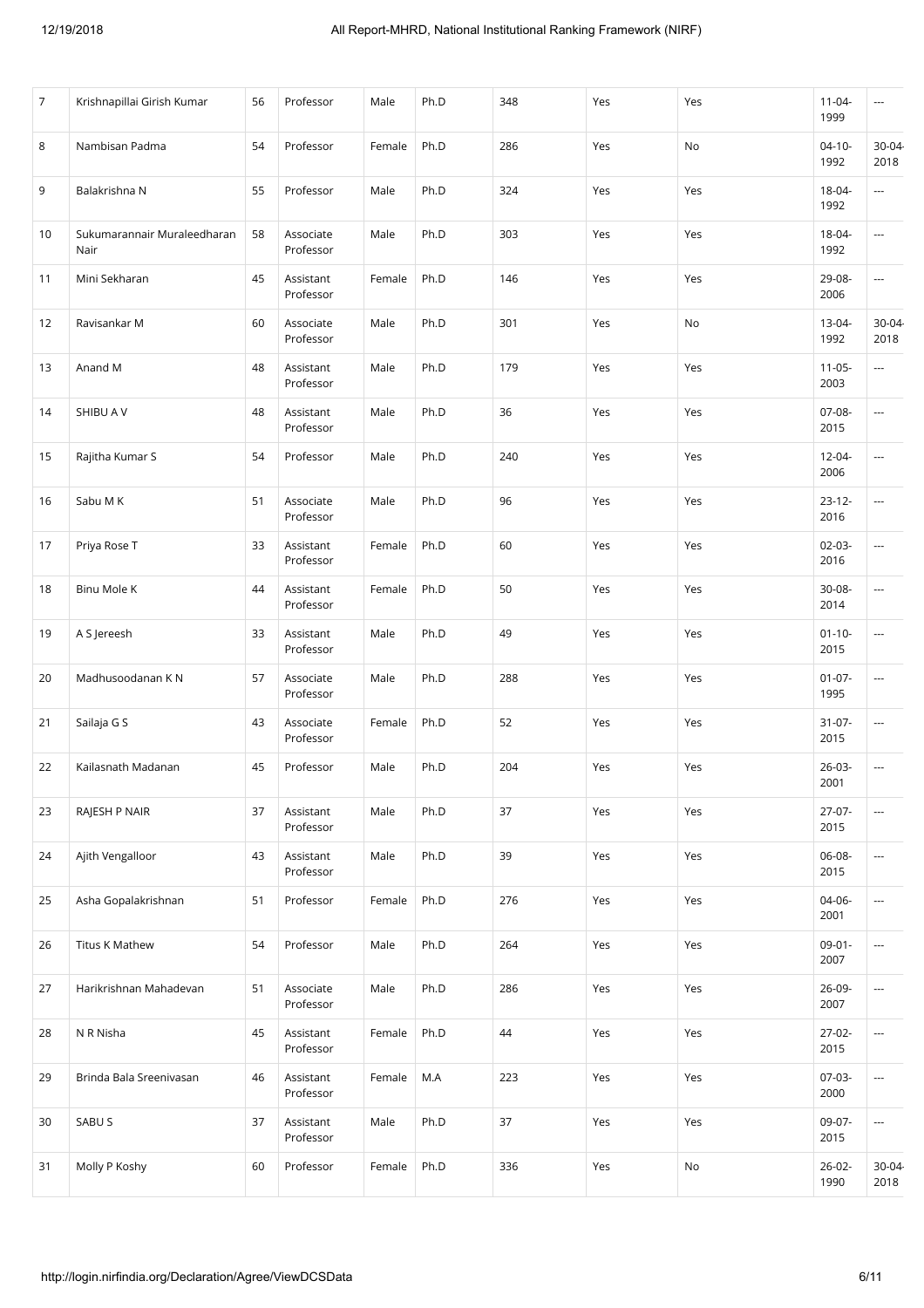| 32 | Sreejesh S                      | 34 | Assistant<br>Professor | Male   | Ph.D   | 54  | Yes | Yes | $09-12-$<br>2015    | ---                      |
|----|---------------------------------|----|------------------------|--------|--------|-----|-----|-----|---------------------|--------------------------|
| 33 | Pramod Gopinath                 | 46 | Professor              | Male   | Ph.D   | 192 | Yes | Yes | 04-03-<br>2016      | $\overline{a}$           |
| 34 | P S Seema                       | 46 | Associate<br>Professor | Female | Ph.D   | 226 | Yes | Yes | $07 - 01 -$<br>2000 | ---                      |
| 35 | Jean Vinitha Peter              | 45 | Assistant<br>Professor | Female | LLM    | 50  | Yes | Yes | $01-09-$<br>2014    | ---                      |
| 36 | Bijoy Antony Jose               | 35 | Assistant<br>Professor | Male   | Ph.D   | 104 | Yes | Yes | $10 - 08 -$<br>2015 | ---                      |
| 37 | Honey John                      | 47 | Professor              | Female | Ph.D   | 252 | Yes | Yes | $01 - 08 -$<br>2015 | ---                      |
| 38 | Mariamma Chacko                 | 57 | Associate<br>Professor | Female | Ph.D   | 336 | Yes | Yes | 08-07-<br>1990      | ---                      |
| 39 | MURALEEDHARAN K B               | 55 | Assistant<br>Professor | Male   | M.Tech | 300 | Yes | Yes | 13-04-<br>1992      | ---                      |
| 40 | Sreedharan Prathapan            | 60 | Professor              | Male   | Ph.D   | 348 | Yes | No  | $16 - 04 -$<br>1994 | $31 - 05$<br>2018        |
| 41 | Kiran Kumar V B                 | 34 | Assistant<br>Professor | Male   | Ph.D   | 39  | Yes | Yes | 24-07-<br>2015      | ---                      |
| 42 | Sankaran P G                    | 53 | Professor              | Male   | Ph.D   | 276 | Yes | Yes | 26-09-<br>1997      | ---                      |
| 43 | Raveendran Sajeev               | 54 | Associate<br>Professor | Male   | Ph.D   | 285 | Yes | Yes | $20-03-$<br>2001    | ---                      |
| 44 | A A Mohamed Hatha               | 53 | Professor              | Male   | Ph.D   | 306 | Yes | Yes | 30-08-<br>2006      | $\overline{a}$           |
| 45 | Kalarickal Aneesh Narayanan     | 36 | Assistant<br>Professor | Male   | Ph.D   | 97  | Yes | Yes | 29-09-<br>2015      | ---                      |
| 46 | Pichan Arunachalam              | 55 | Professor              | Male   | Ph.D   | 348 | Yes | Yes | $15-02-$<br>1989    | $\overline{a}$           |
| 47 | <b>BABUC</b>                    | 56 | Professor              | Male   | Ph.D   | 336 | Yes | Yes | $11 - 10 -$<br>1999 | ---                      |
| 48 | JAGATHY RAJ V P                 | 54 | Professor              | Male   | Ph.D   | 198 | Yes | Yes | $26 - 04 -$<br>2001 | ---                      |
| 49 | Priyaja P                       | 43 | Assistant<br>Professor | Female | Ph.D   | 23  | Yes | Yes | $21 - 12 -$<br>2016 | $\overline{\phantom{a}}$ |
| 50 | Satheesan K                     | 45 | Associate<br>Professor | Male   | Ph.D   | 36  | Yes | Yes | $05-03-$<br>2016    | ---                      |
| 51 | Sreejith S                      | 33 | Professor              | Male   | Ph.D   | 50  | Yes | Yes | 04-09-<br>2014      | ---                      |
| 52 | Aneesh V Pillai                 | 34 | Assistant<br>Professor | Male   | Ph.D   | 49  | Yes | Yes | 30-08-<br>2014      | ---                      |
| 53 | Chandroth Karuvandy<br>Aanandan | 59 | Professor              | Male   | Ph.D   | 339 | Yes | Yes | 08-09-<br>1990      | $\overline{\phantom{a}}$ |
| 54 | Abitha K                        | 37 | Assistant<br>Professor | Female | Ph.D   | 119 | Yes | Yes | $28-07-$<br>2015    | ---                      |
| 55 | Manoj Thomas Issac              | 41 | Assistant<br>Professor | Male   | Ph.D   | 129 | Yes | Yes | 19-08-<br>2015      | ---                      |
| 56 | <b>MALATHY S</b>                | 42 | Assistant<br>Professor | Female | M.Tech | 192 | Yes | Yes | 28-04-<br>2003      | $\overline{\phantom{a}}$ |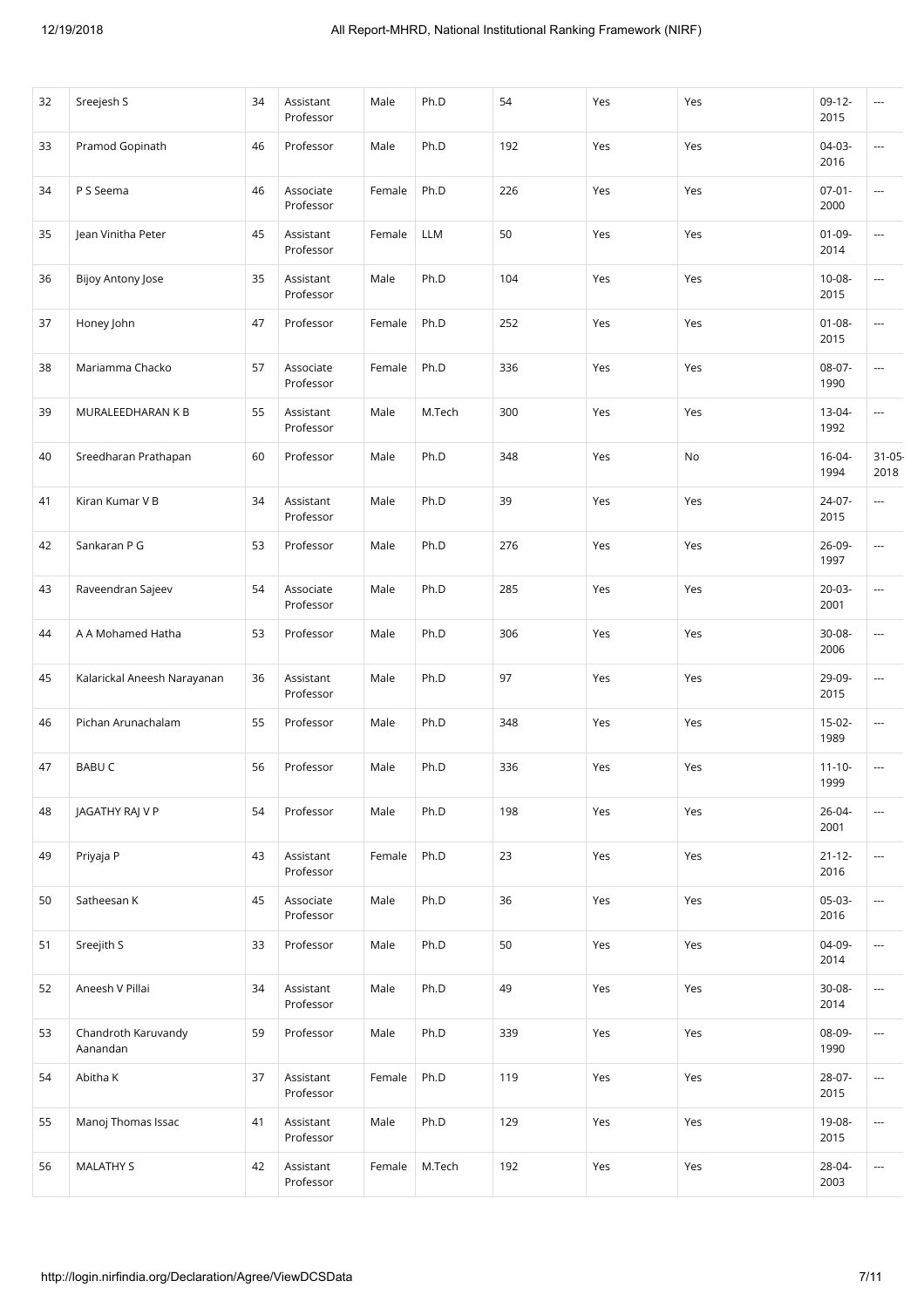| 57 | Puzhavoorparambil Velayudhan<br>Mohanan | 55 | Assistant<br>Professor | Male   | Ph.D       | 320 | Yes | Yes | $30 - 10 -$<br>1999 | ---                      |
|----|-----------------------------------------|----|------------------------|--------|------------|-----|-----|-----|---------------------|--------------------------|
| 58 | Ambili A A                              | 33 | Assistant<br>Professor | Female | Ph.D       | 39  | Yes | Yes | 03-08-<br>2015      | ---                      |
| 59 | Rajesh G                                | 47 | Assistant<br>Professor | Male   | Ph.D       | 240 | Yes | Yes | 05-08-<br>2015      | ---                      |
| 60 | Alungal Balchand Narayananaik           | 60 | Professor              | Male   | Ph.D       | 413 | Yes | No  | $20 - 02 -$<br>1990 | $30-04$<br>2018          |
| 61 | Sivasankaran Bijoy Nandan               | 54 | Professor              | Male   | Ph.D       | 312 | Yes | Yes | $09-11-$<br>2006    | ---                      |
| 62 | Krishnan Ajitha                         | 54 | Professor              | Female | Ph.D       | 288 | Yes | Yes | $10 - 04 -$<br>2006 | ---                      |
| 63 | V Sivanandan Achari                     | 51 | Associate<br>Professor | Male   | Ph.D       | 257 | Yes | Yes | 23-03-<br>2001      | ---                      |
| 64 | VALSAMMA JOSEPH                         | 48 | Associate<br>Professor | Female | Ph.D       | 120 | Yes | Yes | 25-08-<br>2008      | ---                      |
| 65 | Zakkariya K A                           | 47 | Professor              | Male   | Ph.D       | 240 | Yes | Yes | $14-07-$<br>2000    | ---                      |
| 66 | Swapna P Antony                         | 36 | Assistant<br>Professor | Female | Ph.D       | 39  | Yes | Yes | $03-01-$<br>2017    | ---                      |
| 67 | Mujeeb A                                | 47 | Professor              | Male   | Ph.D       | 288 | Yes | Yes | $03-07-$<br>2003    | ---                      |
| 68 | Harigovind P C                          | 34 | Assistant<br>Professor | Male   | <b>LLM</b> | 50  | Yes | Yes | 26-08-<br>2014      | ---                      |
| 69 | Kalavampara Pramod<br>Vijayaraghavan    | 60 | Professor              | Male   | Ph.D       | 360 | Yes | No  | $20 - 01 -$<br>1999 | $30-04$<br>2018          |
| 70 | Supriya Menonkattil Hariharan           | 51 | Professor              | Female | Ph.D       | 240 | Yes | Yes | $01-07-$<br>1999    | ---                      |
| 71 | Jinu Jacob George                       | 39 | Assistant<br>Professor | Male   | Ph.D       | 38  | Yes | Yes | $07-08-$<br>2015    | ---                      |
| 72 | Sivaprasad K                            | 52 | Associate<br>Professor | Male   | Ph.D       | 354 | Yes | Yes | $27-06-$<br>1986    | ---                      |
| 73 | MITHUN HARIDAS T P                      | 30 | Assistant<br>Professor | Male   | M.Tech     | 35  | Yes | Yes | 30-09-<br>2015      | ---                      |
| 74 | Krishnapillai Sreekumar                 | 56 | Professor              | Male   | Ph.D       | 348 | Yes | Yes | $06-11-$<br>1999    | ---                      |
| 75 | P G Romeo                               | 57 | Professor              | Male   | Ph.D       | 92  | Yes | Yes | $14-02-$<br>2011    | ---                      |
| 76 | Jayaraj M K                             | 56 | Professor              | Male   | Ph.D       | 373 | Yes | Yes | 08-07-<br>1992      | $\overline{\phantom{a}}$ |
| 77 | Ignatius Kunjumon                       | 59 | Associate<br>Professor | Male   | Ph.D       | 312 | Yes | Yes | 13-04-<br>1992      | ---                      |
| 78 | Ajayakumar P                            | 44 | Assistant<br>Professor | Male   | Ph.D       | 44  | Yes | Yes | 12-02-<br>2015      | $\overline{\phantom{a}}$ |
| 79 | Raman Sasidharan                        | 57 | Professor              | Male   | Ph.D       | 355 | Yes | Yes | $07 - 01 -$<br>2000 | ---                      |
| 80 | Manoj P K                               | 48 | Assistant<br>Professor | Male   | Ph.D       | 291 | Yes | Yes | $03 - 01 -$<br>2004 | ---                      |
| 81 | Manoj Edward                            | 49 | Professor              | Male   | Ph.D       | 240 | Yes | Yes | $21 - 08 -$<br>2001 | ---                      |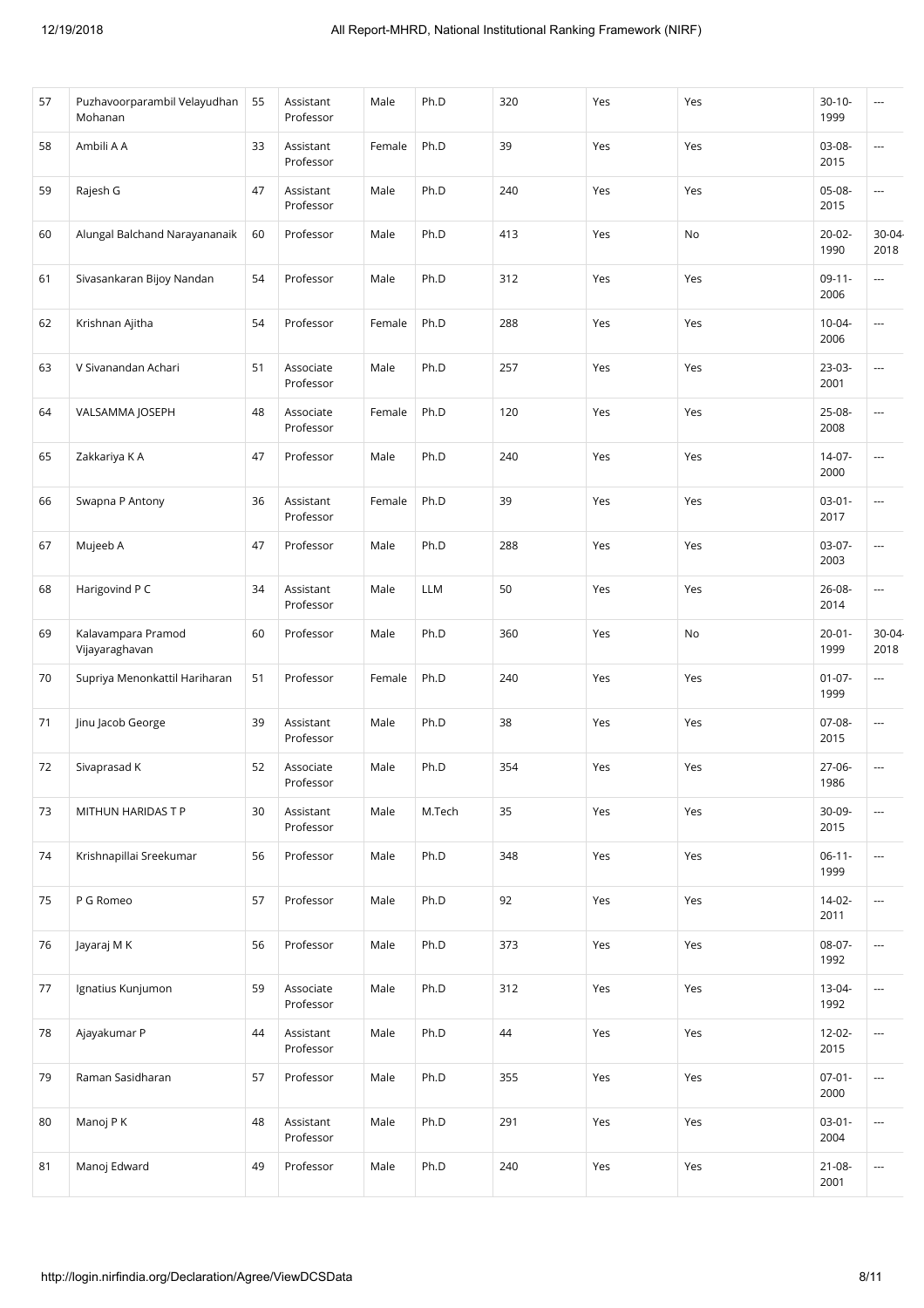| 82  | Sangeetha K Prathap                       | 43 | Assistant<br>Professor | Female | Ph.D   | 60  | Yes | Yes | $22 - 02 -$<br>2016 | ---                      |
|-----|-------------------------------------------|----|------------------------|--------|--------|-----|-----|-----|---------------------|--------------------------|
| 83  | Manu Vaishakh                             | 34 | Assistant<br>Professor | Male   | Ph.D   | 48  | Yes | Yes | $23-02-$<br>2016    | ---                      |
| 84  | Lekshmy P R                               | 30 | Assistant<br>Professor | Female | Ph.D   | 36  | Yes | Yes | 24-02-<br>2016      | ---                      |
| 85  | Arathi Ashok                              | 32 | Assistant<br>Professor | Female | LLM    | 50  | Yes | Yes | 29-08-<br>2014      | ---                      |
| 86  | Anantharao Sreekumar                      | 55 | Professor              | Male   | Ph.D   | 300 | Yes | Yes | $01 - 06 -$<br>1999 | ---                      |
| 87  | Johny Issac                               | 56 | Assistant<br>Professor | Male   | Ph.D   | 312 | Yes | Yes | $21 - 04 -$<br>1999 | $\overline{\phantom{a}}$ |
| 88  | Prasanth Raghavan                         | 42 | Associate<br>Professor | Male   | Ph.D   | 135 | Yes | Yes | 10-08-<br>2015      | ---                      |
| 89  | Sudheer C B                               | 57 | Associate<br>Professor | Male   | Ph.D   | 288 | Yes | Yes | 17-03-<br>2001      | ---                      |
| 90  | RATHEESH P M                              | 40 | Assistant<br>Professor | Male   | M.Tech | 180 | Yes | Yes | $02-09-$<br>2015    | $\overline{a}$           |
| 91  | Peruparambil Achuthannair<br>Unnikrishnan | 59 | Assistant<br>Professor | Male   | Ph.D   | 396 | Yes | Yes | 17-03-<br>2001      | ---                      |
| 92  | Vijaya Kumar A                            | 60 | Professor              | Male   | Ph.D   | 368 | Yes | Yes | $25-02-$<br>1988    | ---                      |
| 93  | Junaid Bushiri M                          | 50 | Professor              | Male   | Ph.D   | 145 | Yes | Yes | 29-09-<br>2006      | ---                      |
| 94  | Madhu V                                   | 50 | Assistant<br>Professor | Male   | Ph.D   | 144 | Yes | Yes | $05-10-$<br>2006    | $\overline{\phantom{a}}$ |
| 95  | Baiju KR                                  | 41 | Assistant<br>Professor | Male   | Ph.D   | 124 | Yes | No  | $23-06-$<br>2008    | $12-07$<br>2018          |
| 96  | Vanaja Karthyayaniamma                    | 58 | Professor              | Female | Ph.D   | 361 | Yes | Yes | $16-03-$<br>1998    | $\overline{\phantom{a}}$ |
| 97  | <b>BABY CHAKRAPANI</b>                    | 55 | Associate<br>Professor | Male   | M.Sc.  | 337 | Yes | Yes | $07-02-$<br>1990    | ---                      |
| 98  | Mavoothu D                                | 50 | Professor              | Male   | Ph.D   | 300 | Yes | Yes | $03 - 11 -$<br>1993 | $\overline{a}$           |
| 99  | Santhosh Kumar S                          | 49 | Professor              | Male   | Ph.D   | 96  | Yes | Yes | $11-01-$<br>2017    | $\overline{\phantom{a}}$ |
| 100 | Muhammed Rishad K P                       | 32 | Assistant<br>Professor | Male   | M.Sc.  | 24  | Yes | Yes | $24-02-$<br>2016    | $\overline{a}$           |
| 101 | Naveen S                                  | 37 | Assistant<br>Professor | Male   | LLM    | 49  | Yes | Yes | $10-12-$<br>2014    | ---                      |
| 102 | Balakrishnan Kannan                       | 58 | Associate<br>Professor | Female | Ph.D   | 312 | Yes | Yes | $15-02-$<br>1999    | $\overline{\phantom{a}}$ |
| 103 | James Kurian                              | 58 | Professor              | Male   | Ph.D   | 300 | Yes | Yes | 15-09-<br>1992      | ---                      |
| 104 | Jayalatha Gopalakrishnan G                | 43 | Assistant<br>Professor | Female | Ph.D   | 192 | Yes | Yes | $14-07-$<br>2004    | $\overline{\phantom{a}}$ |
| 105 | Mathiazhagan A                            | 49 | Associate<br>Professor | Male   | Ph.D   | 270 | Yes | Yes | 22-09-<br>1994      | ---                      |
| 106 | ARUN A BALAKRISHNAN                       | 30 | Assistant<br>Professor | Male   | M.Tech | 37  | Yes | Yes | $31-07-$<br>2015    | $\overline{\phantom{a}}$ |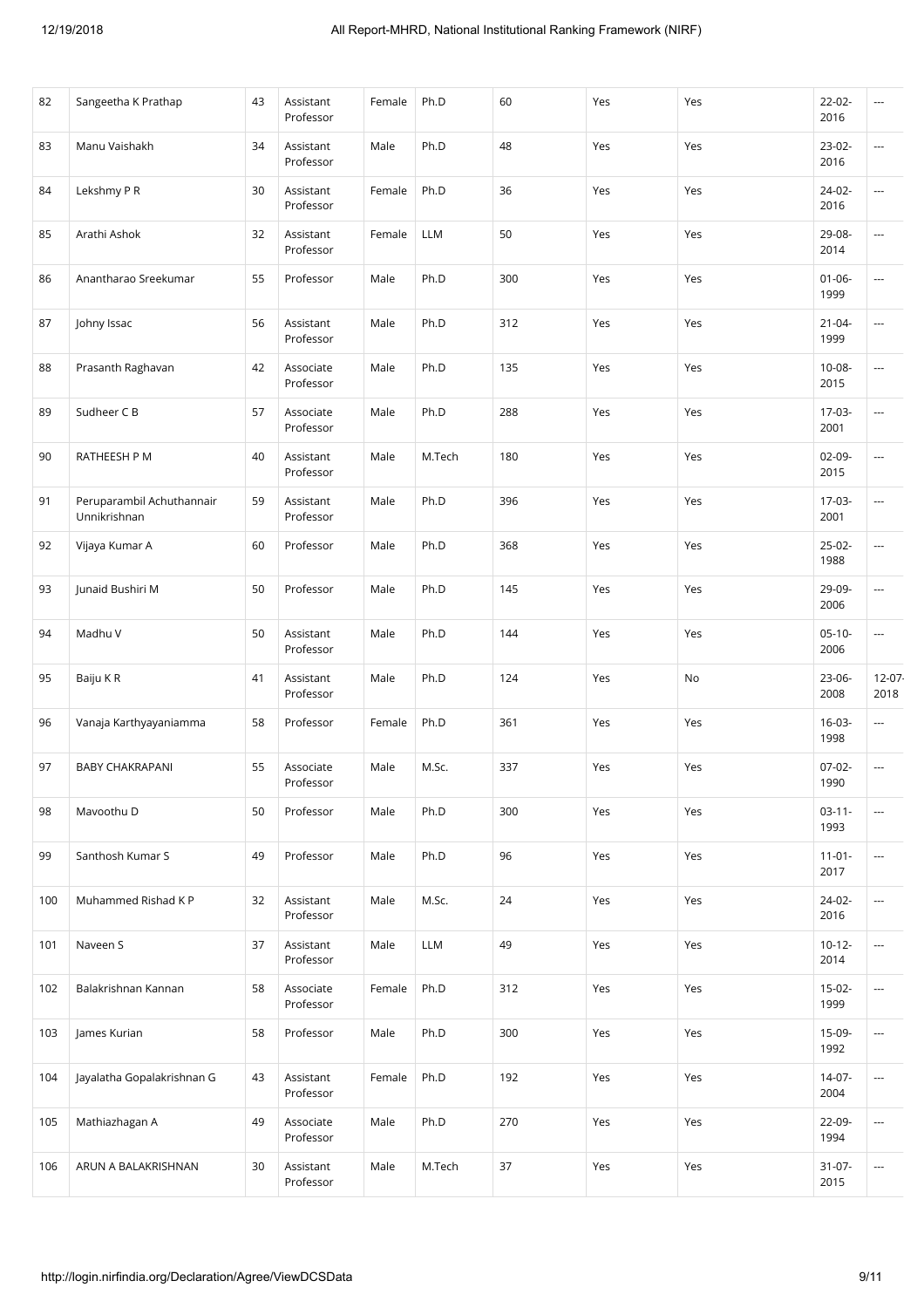| 107 | Sabura Begum                             | 50 | Associate<br>Professor | Female | Ph.D   | 288 | Yes | Yes | $26 - 03 -$<br>2001 | ---                      |
|-----|------------------------------------------|----|------------------------|--------|--------|-----|-----|-----|---------------------|--------------------------|
| 108 | Noufal A                                 | 35 | Assistant<br>Professor | Male   | Ph.D   | 39  | Yes | Yes | 19-08-<br>2015      | ---                      |
| 109 | Sunoj SM                                 | 46 | Professor              | Male   | Ph.D   | 240 | Yes | Yes | 28-03-<br>2001      | ---                      |
| 110 | Kuttan Saji Parolil                      | 47 | Assistant<br>Professor | Male   | Ph.D   | 215 | Yes | Yes | $31 - 10 -$<br>2000 | ---                      |
| 111 | Rosamma Philip                           | 59 | Professor              | Female | Ph.D   | 348 | Yes | Yes | 13-04-<br>1992      | ---                      |
| 112 | Kunhangadan Girish Kumar<br>Kunhikkannan | 36 | Assistant<br>Professor | Male   | Ph.D   | 69  | Yes | Yes | 29-09-<br>2015      | $\overline{\phantom{a}}$ |
| 113 | Sukumarapillai Harikumar                 | 60 | Professor              | Male   | Ph.D   | 372 | Yes | Yes | $30-12-$<br>2006    | ---                      |
| 114 | Bhasi M                                  | 54 | Professor              | Male   | Ph.D   | 336 | Yes | Yes | $16 - 06 -$<br>1999 | ---                      |
| 115 | Jyothis V                                | 34 | Assistant<br>Professor | Male   | M.Tech | 31  | Yes | Yes | $09-12-$<br>2015    | ---                      |
| 116 | Padmakumar K B                           | 43 | Assistant<br>Professor | Male   | Ph.D   | 23  | Yes | Yes | $21 - 12 -$<br>2016 | ---                      |
| 117 | Abhilash S                               | 39 | Assistant<br>Professor | Male   | Ph.D   | 36  | Yes | Yes | $31-03-$<br>2016    | $\overline{\phantom{a}}$ |
| 118 | Nemat Sheereen S                         | 44 | Assistant<br>Professor | Female | Ph.D   | 50  | Yes | Yes | 26-09-<br>2014      | ---                      |
| 119 | Vani Kesari A                            | 44 | Assistant<br>Professor | Female | Ph.D   | 118 | Yes | Yes | $31 - 12 -$<br>2008 | ---                      |
| 120 | Idicula Sumam Mary                       | 57 | Professor              | Female | Ph.D   | 348 | Yes | Yes | $23 - 11 -$<br>1987 | $\overline{\phantom{a}}$ |
| 121 | Stephen Rodrigues                        | 59 | Professor              | Male   | Ph.D   | 432 | Yes | Yes | $20 - 05 -$<br>1999 | $\overline{\phantom{a}}$ |
| 122 | Thomas Kurian                            | 57 | Professor              | Male   | Ph.D   | 367 | Yes | Yes | 14-07-<br>2004      | ---                      |
| 123 | ROY V PAUL                               | 55 | Associate<br>Professor | Male   | M.Tech | 235 | Yes | Yes | $01 - 06 -$<br>1999 | $\overline{\phantom{a}}$ |
| 124 | Manoj Narayanapillai                     | 47 | Associate<br>Professor | Male   | Ph.D   | 192 | Yes | Yes | $10-03-$<br>2000    | ---                      |
| 125 | Sarita Ganapathy Bhat                    | 51 | Professor              | Female | Ph.D   | 228 | Yes | Yes | $06 - 01 -$<br>1999 | $\overline{\phantom{a}}$ |
| 126 | James K C                                | 52 | Professor              | Male   | Ph.D   | 336 | Yes | Yes | $30-03-$<br>2001    | ---                      |
| 127 | Chenicherry House Sujatha                | 58 | Professor              | Female | Ph.D   | 247 | Yes | Yes | $16 - 03 -$<br>2001 | $\overline{\phantom{a}}$ |
| 128 | Aneykutty Joseph                         | 57 | Professor              | Female | Ph.D   | 331 | Yes | Yes | 25-09-<br>2006      | $\overline{\phantom{a}}$ |
| 129 | Sajan K                                  | 60 | Professor              | Male   | Ph.D   | 291 | Yes | No  | $04-10-$<br>1992    | 30-04<br>2018            |
| 130 | Rajathy Sivalingam                       | 56 | Professor              | Female | Ph.D   | 322 | Yes | Yes | $24 - 04 -$<br>1992 | ---                      |
| 131 | SAJEEVAN T P                             | 42 | Assistant<br>Professor | Male   | Ph.D   | 120 | Yes | Yes | $23-07-$<br>2010    | $\overline{\phantom{a}}$ |